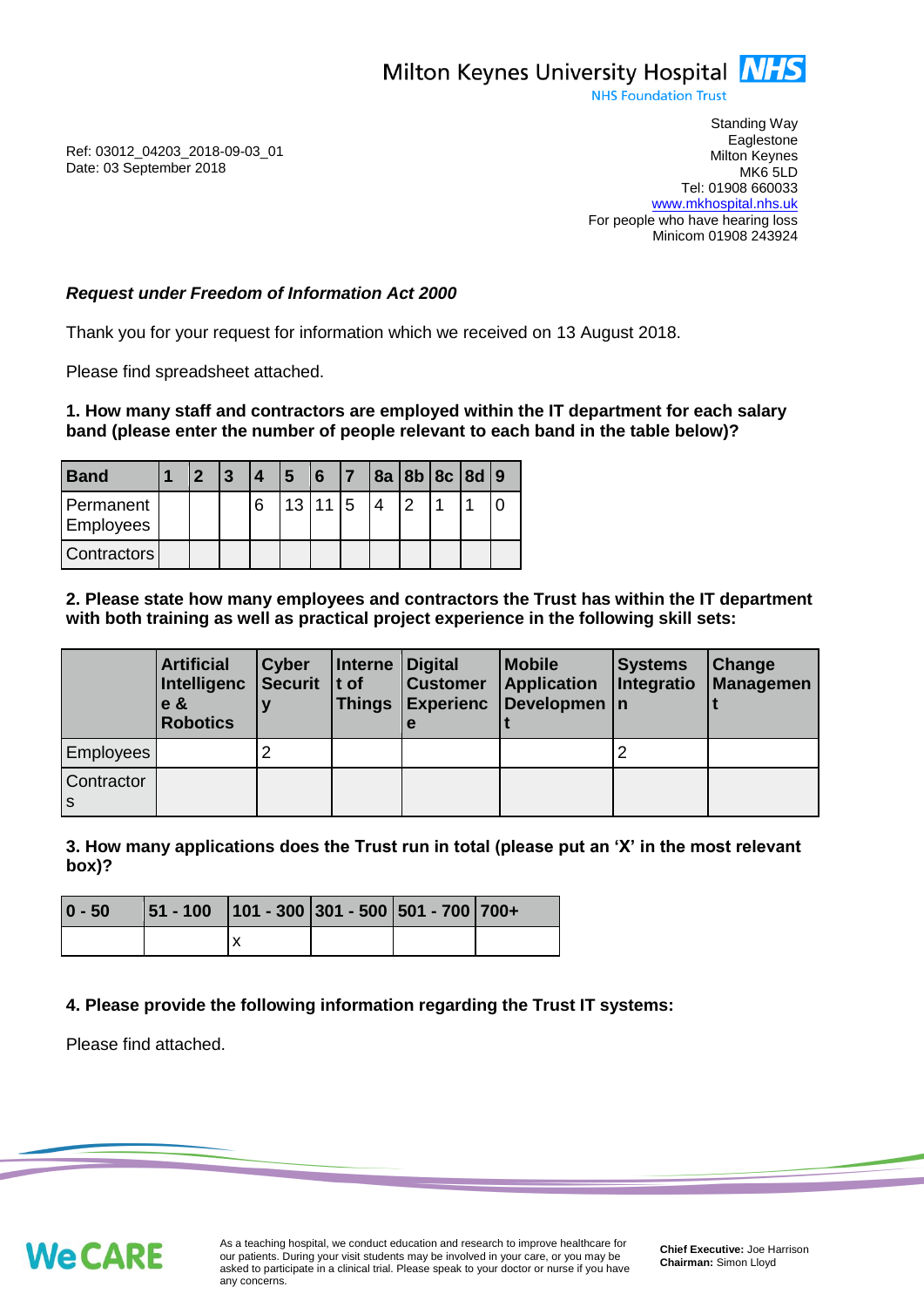# **5. Please provide information relating to the Trusts' storage requirements:**

| Size of data stored<br>on premise | Size of data stored<br>in offsite private<br>data centres | Size of data held in<br><b>cloud environments</b> |
|-----------------------------------|-----------------------------------------------------------|---------------------------------------------------|
| l 150TB                           | n/a                                                       | n/a                                               |

### **6. Please provide the following information regarding the Trusts' budget for IT:**

Please see document attached.

**7. Is the Trust in the process of planning or executing a merger or acquisition? Please mark with an 'X', the box below that most appropriately describes your current situation:**

| No plans | <b>Early stage</b><br>dialogue<br>with other<br><b>Trusts</b> | <b>Agreed in</b><br>principle<br>with date<br>set | <b>Contracts</b><br>signed and $ $<br>awaiting<br>go-live | Merger or<br>acquisition<br>has<br>occurred<br>within with<br>the last 24<br>months |
|----------|---------------------------------------------------------------|---------------------------------------------------|-----------------------------------------------------------|-------------------------------------------------------------------------------------|
| X        |                                                               |                                                   |                                                           |                                                                                     |

**8. If a merger is being planned, or has occurred, please state the names of the Trusts involved and the target date for merger or acquisition, or the date it occurred? If not applicable, please progress to question 8.**

N/A

**9. Is the Trust in the process of planning any of the following projects; please provide a brief description of relevant contextual information in the appropriate boxes below; please mark cells that are not relevant with an 'NA':**

|                                         | <b>Strategy</b><br>creation and<br>requirements<br>documentation | Procurement   Implementation   Go-live &<br>planning (post<br>contract<br>award) | implementation live | Post go- |
|-----------------------------------------|------------------------------------------------------------------|----------------------------------------------------------------------------------|---------------------|----------|
| <b>Electronic</b><br>patient record     |                                                                  |                                                                                  |                     | x        |
| <b>Digitisation of</b><br>care pathways |                                                                  |                                                                                  |                     | X        |
| Other major<br>transformations          |                                                                  |                                                                                  |                     |          |
| <b>IT outsource</b>                     |                                                                  |                                                                                  |                     |          |
| <b>Shared IT</b><br>service             |                                                                  |                                                                                  |                     |          |